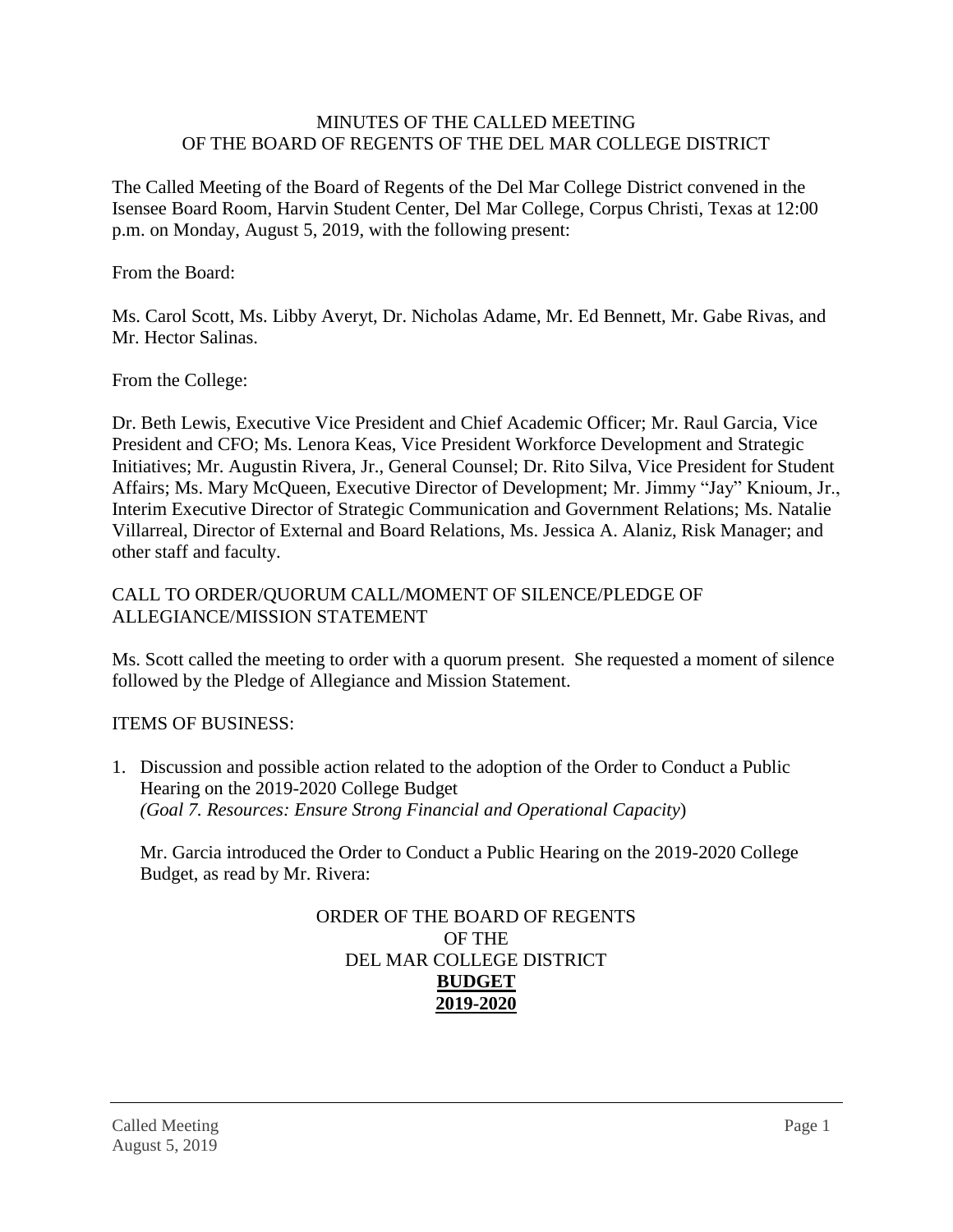BE IT ORDERED, by the Board of Regents of the Del Mar College District that, for the purpose of adoption of a budget for the 2019-2020 fiscal year, the Board schedule and conduct a meeting and public hearing on Monday, August 19, 2019, at 5:30 p.m., in the Isensee Board Room, Harvin Center, Del Mar College, East Campus, Baldwin and Ayers Street, Corpus Christi, Nueces County, Texas.

BE IT FURTHER ORDERED, that proper publication and notice of such meetings and public hearings be given as required by law.

> Mr. Rivas made a motion to approve the Order for Public Hearing on the 2019-2020 College Budget. Dr. Adame seconded the motion. There was no further discussion from the Board. There were no public comments. A roll call vote was taken and the motion carried unanimously, 6-0, with Regents Adame, Averyt, Bennett, Rivas, Salinas and Scott in favor.

2. Discussion and possible action related to the adoption of the Order to Conduct Public Hearings on the 2019-2020 Tax Rates

Mr. Garcia introduced the Order to Conduct a Public Hearing on the 2019-2020 Tax Rates, as read by Mr. Rivera.:

# ORDER OF THE BOARD OF REGENTS OF THE DEL MAR COLLEGE DISTRICT **TAX RATE 2019-2020**

BE IT ORDERED, by the Board of Regents of the Del Mar College District that the Board consider a proposal to increase total tax revenues from properties on the roll in 2018 by 4.31 percent and that the Board schedule and conduct meetings and public hearings on such proposal to consider such tax increases on Monday, August 19, 2019, at 5:30 p.m. and Thursday, August 22, 2019, at 5:30 p.m., in the Isensee Board Room, Harvin Center, Del Mar College, East Campus, Baldwin and Ayers Street, Corpus Christi, Nueces County, Texas.

BE IT FURTHER ORDERED, that proper publication and notice of such meetings and public hearings be given as required by law.

> Dr. Adame made a motion to approve the Order for Public Hearing on the 2019-2020 Tax Rates and that the property tax rate be increased by the adoption of a tax rate of .280665, which is effectively a 4.31 percent increase in the tax rate. Mr. Salinas seconded the motion. There was no further discussion from the Board. There were no public comments. A roll call vote was taken